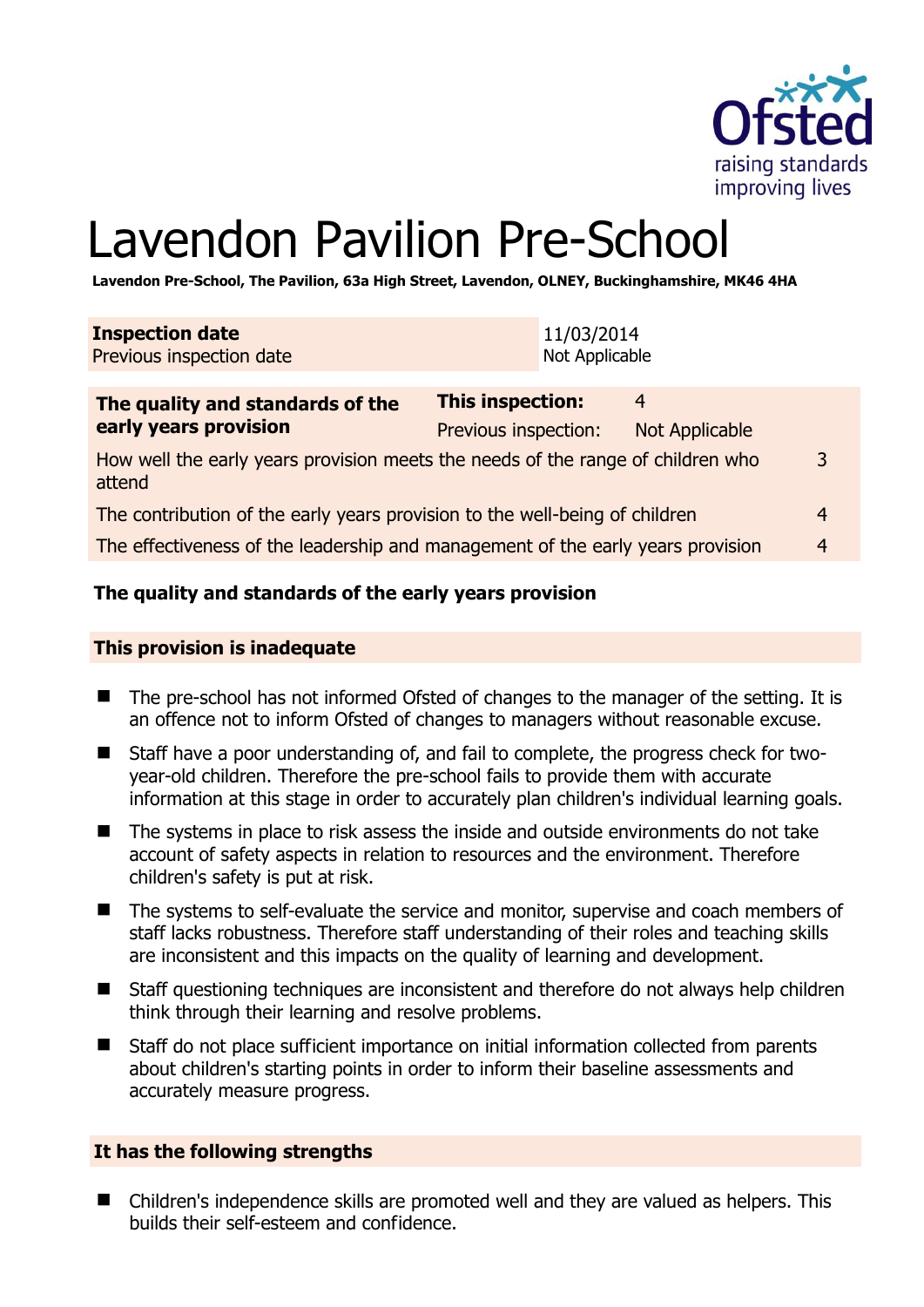■ The preschool is effective in supporting children's learning about how to be good citizens. They successfully learn friendship skills, how to share, negotiate and be patient with others. Staff model positive examples of good behaviour and praise children appropriately and specifically for their achievements and good behaviour.

#### **Information about this inspection**

Inspections of registered early years provision are:

- scheduled at least once in every inspection cycle the current cycle ends on 31 July 2016
- scheduled more frequently where Ofsted identifies a need to do so, for example where provision was previously judged inadequate
- **•** brought forward in the inspection cycle where Ofsted has received information that suggests the provision may not be meeting the legal requirements of the Early Years Foundation Stage or where assessment of the provision identifies a need for early inspection
- prioritised where we have received information that the provision is not meeting the requirements of the Early Years Foundation Stage and which suggests children may not be safe
- scheduled at the completion of an investigation into failure to comply with the requirements of the Early Years Foundation Stage.

The provision is also registered on the voluntary part of the Childcare Register. This report includes a judgment about compliance with the requirements of that register.

#### **Inspection activities**

- The inspector observed practitioners teaching and children learning.
- $\blacksquare$ The inspector discussed practice with practitioners, the manager and registered person.
- The inspector sampled documents including those for learning and development, safeguarding and general suitability.
- The inspector read the pre-school's self-evaluation document.
- $\blacksquare$  The inspector spoke to parents about their views.

#### **Inspector**

Carolyn Hasler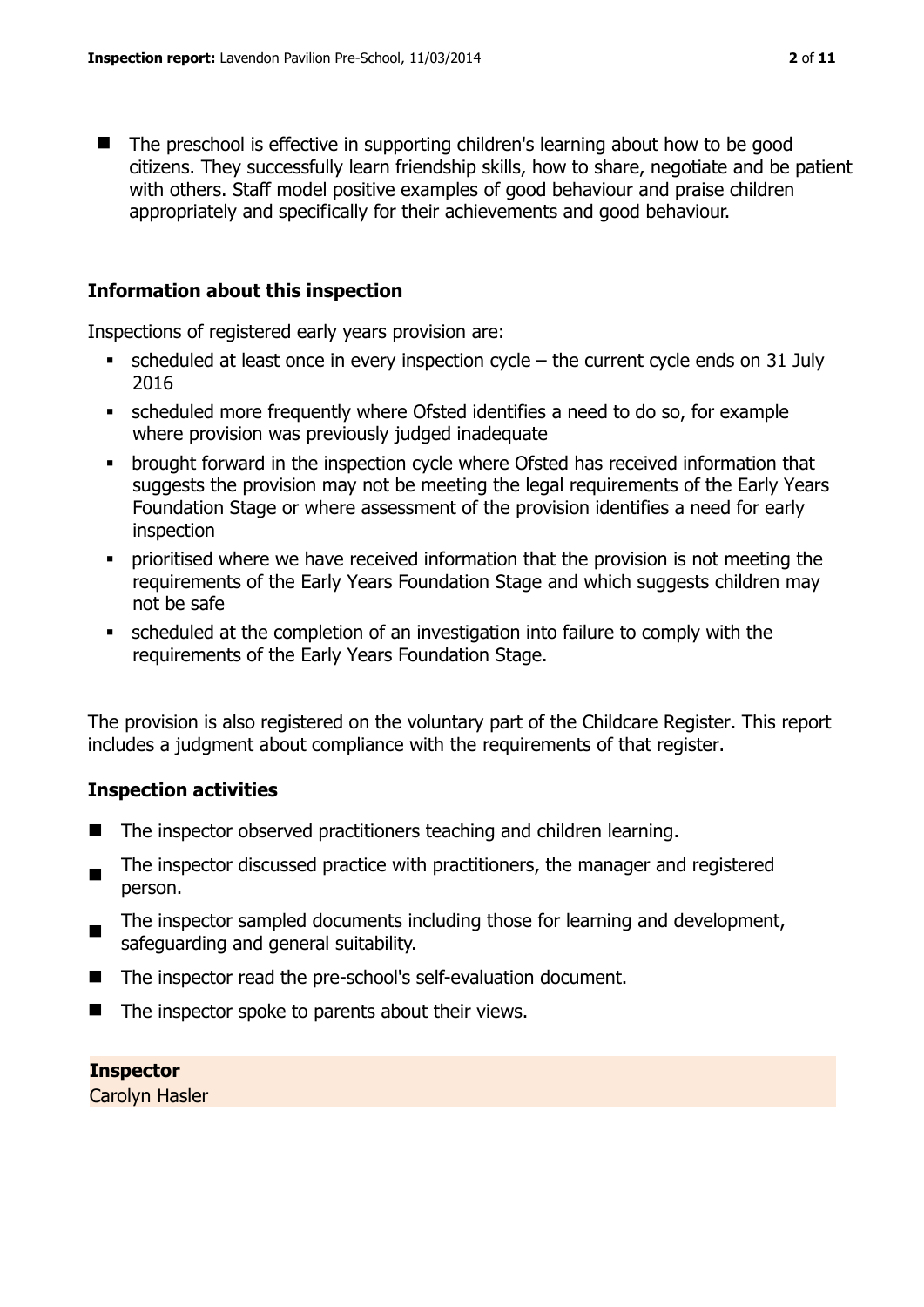#### **Full report**

#### **Information about the setting**

Lavendon Pre-school first registered in 2010 and re-registered in 2013 under Lavendon Primary School Committee. The pre-school is registered on the Early Years Register and the voluntary part of the Childcare Register only. It runs from within The Pavilion which is set back off the main high street in Lavendon, Buckinghamshire. It comprises a single hall, kitchen and toilet facilities. There is an outdoor area for the sole use of the pre-school when it is operating. Children attend from the local community and surrounding areas. The setting supports children with special educational needs and/or disabilities and children who speak English as an additional language. The setting opens four days a week from 9am until 12pm on Mondays and 9am until 2pm Tuesdays, Wednesdays and Thursdays, term time only. The setting employs four staff. The manager holds Qualified Teachers Status and all other staff hold appropriate early years qualifications. There are currently 24 children on roll in the early years age range. The pre-school receives funding for the provision of free early education for children aged two, three and four.

#### **What the setting needs to do to improve further**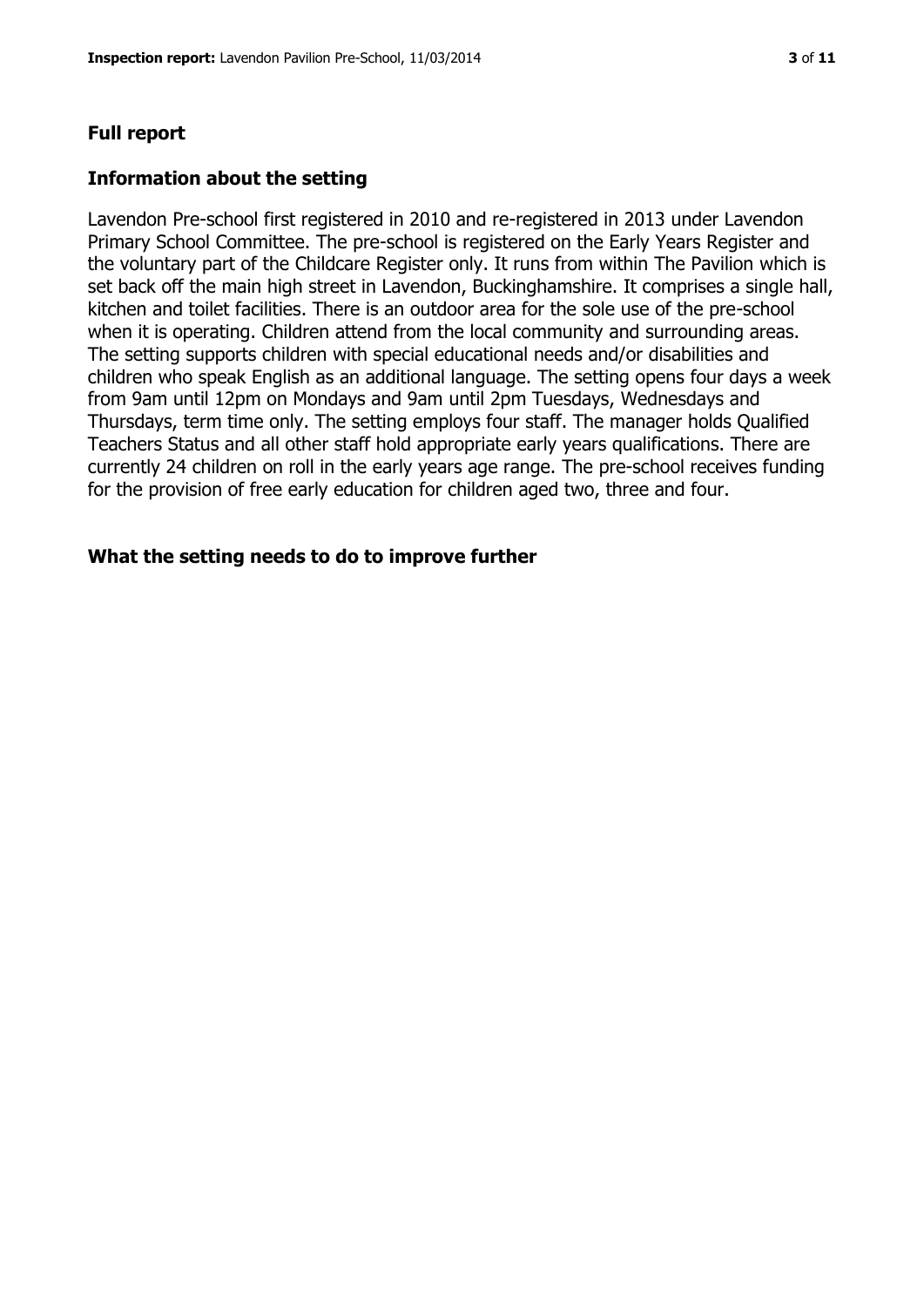#### **To meet the requirements of the Early Years Foundation Stage the provider must:**

- take reasonable steps to ensure the safety of children, staff and others on the premises by risk assessing furniture and equipment to ensure children are not exposed to hazards
- carry out the progress check for each child aged between two and three years and provide their parents with a short written summary of the child's development in the prime areas of learning, and identify any emerging concerns and develop a targeted plan to support children's future learning
- **E** ensure the systems used to foster continuous improvement are robust; make sure that self-evaluation identifies and addresses key weaknesses, priorities and targets for improvement based on rigorous monitoring of practice.
- ensure there are effective systems in place to gather information to assess all children's levels of development right from their start at pre-school in order to fully support each child's individual progress towards the early learning goals and to fully involve parents in their child's learning

#### **To further improve the quality of the early years provision the provider should:**

■ develop staff questioning techniques to extend children's learning, particularly in communication and language skills, and to encourage further their thinking and problem solving skills

#### **Inspection judgements**

#### **How well the early years provision meets the needs of the range of children who attend**

This pre-school requires improvement in order to provide good quality learning and development. Staff plan the environment both inside and outside to provide children with a variety of activities. They ensure the range of resources supports child-initiated play and adult-supported learning. Children move comfortably around this environment choosing to play both inside and outside. They are able to influence planning by sharing their ideas with staff. Staff are deployed well to supervise and engage children in play and learning. They model learning and provide lots of encouragement to children as they gain skills. Staff are particularly good at supporting literacy and mathematical skills. Children have many opportunities to practise their early writing skills and they enjoy books and play with numbers. The post office role play area helps them understand that written words can be used in lots of situations. They are encouraged to count within everyday routines. For example, they count the number of chairs set around the table for snack time. Staff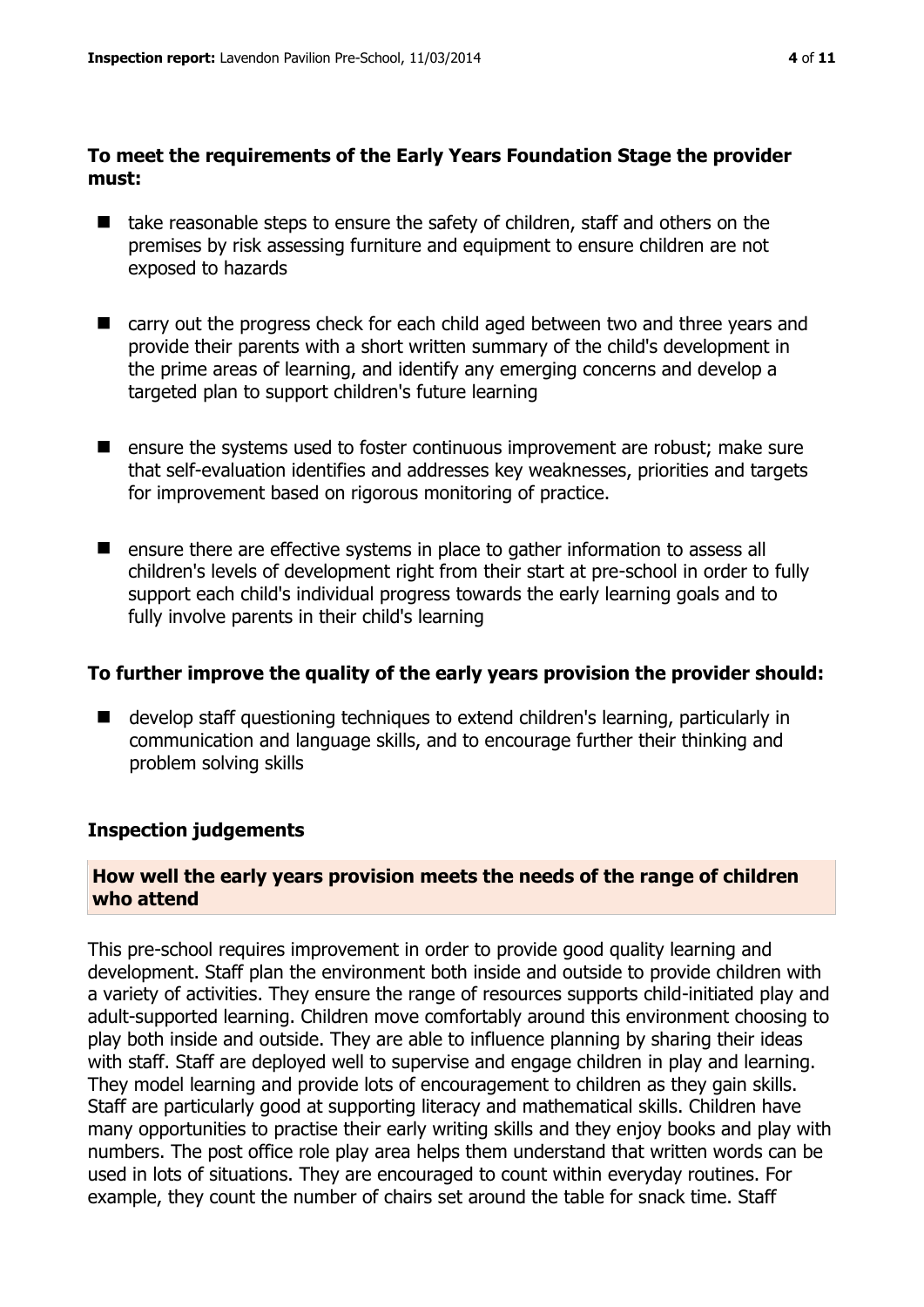introduce activities such as cooking which encourages children to use many skills including the use of technology. In addition, their sensory awareness is explored. There are lots of conversations taking place and staff use lots of descriptive commentary around children. However they are less skilled in using questions that help children think creatively or solve problems for themselves. This reduces children's experiences in their mathematical and communication and language development.

While planning for groups of children is sufficient, staff are less knowledgeable about individual children. For example, initial information collected on children from parents focuses too much on care issues and does not take account of their current stage of development. Staff record 'Wow' moments and observe children's development. However they are less skilled at identifying next steps to support individual children making progress. Staff do not demonstrate a secure understanding of the progress check for twoyear-old children and so this is not in place as required. However, the preschool provides parents with regular written assessments of children's development. Many other aspects of working in partnership with parents work well. For example, staff share information on current topics and encourage parents to engage children in learning at home.

#### **The contribution of the early years provision to the well-being of children**

The pre-school has inadequate care practices and children's safety is not always prioritised. The pre-school staff demonstrate verbally their understanding of safeguarding issues and what to do in the event of a safeguarding concern. However, they are less successful in risk assessing the pre-school premises and removing hazards to ensure children's safety. For example, there is a heavy wooden tree on which staff mount photographs of the children. When a child trips over the 'root' of the tree it caused the tree to fall and land heavily on the floor. This posed a risk of injury to children should it have landed on them. In addition, rugs are not secured which poses a tripping hazard and children are exposed to nettles in the outside play area. Failure to keep the premises and resources safe is a breach of requirements. Nonetheless staff generally encourage children to use resources such as scissors safely and to be careful of others while they play. To start developing their awareness of how to keep themselves safe.

The key person systems within the pre-school generally work well. Staff visit families at home and parents and children are invited to visit the pre-school as part of the settling in process. Staff work with parents to ensure children have opportunities to build secure and trusting relationships within the pre-school. Overall, children separate from parents and successfully settle, learning that pre-school is a fun experience. Staff model many social skills and provide a caring and positive environment for children. They encourage and praise children for their achievements and help them learn how to be part of the community. Staff provide children with opportunities to learn about taking responsibility and they enjoy becoming 'helper for the day'. All children understand the routines and help tidy up at the end of play sessions. Staff promote their independence further by encouraging them to manage their own coats for outside play and with hand washing skills. Children have their own spaces to keep their personal things and work to go home. Staff encourage friendships and plan activities where children learn to share and take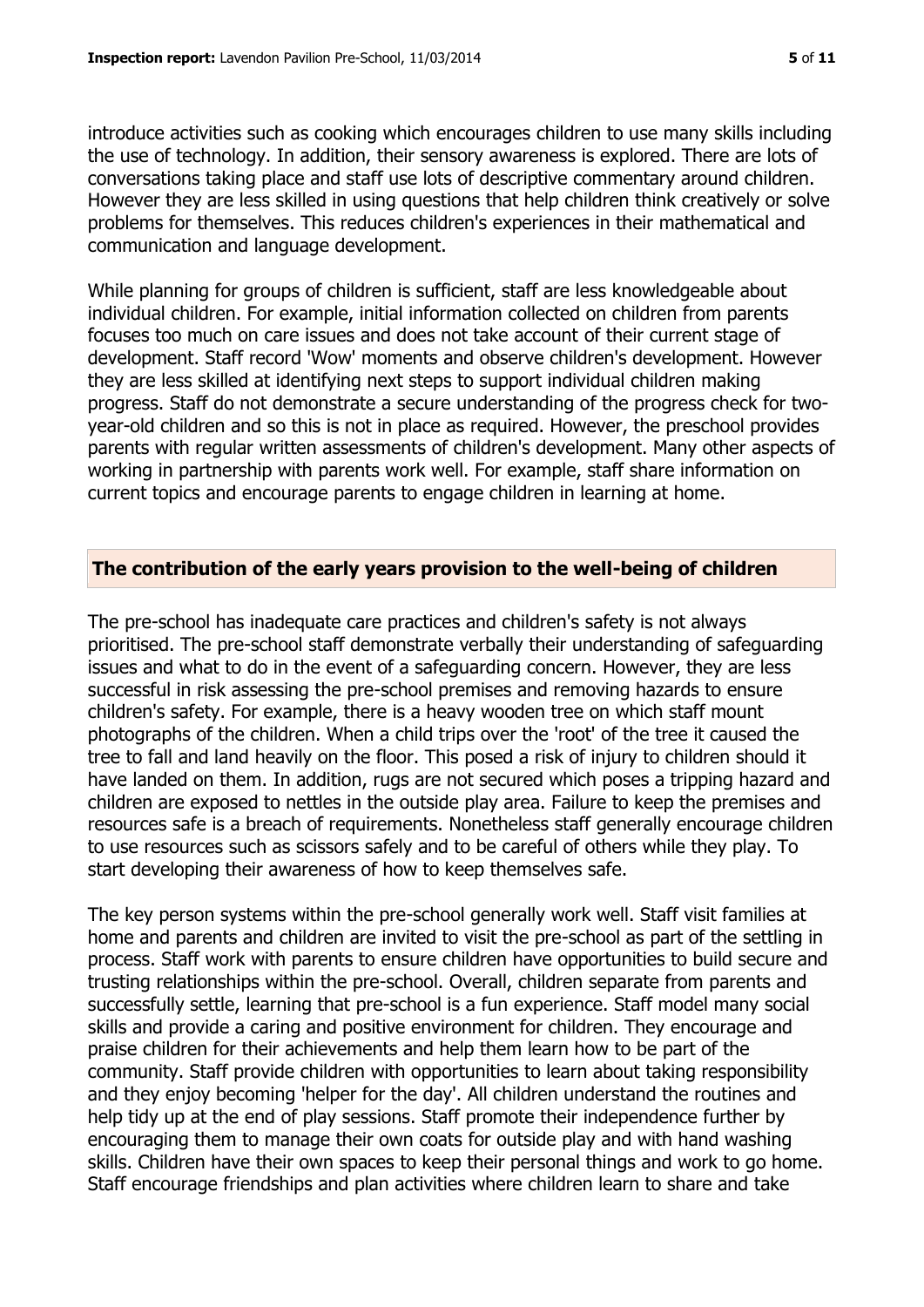turns. They have introduced a sand timer to help children understand the concept of time and patience as they wait their turn to use favoured equipment. Small groups of children play together, sharing their learning experiences. The pre-school caters for a diverse community and children learn that it is okay to be different. Staff plan activities to support children's understanding of other people and their communities. There are positive images of other people's lives within books and play resources. This gives children the opportunity of exploring their thoughts and feelings about others.

In general, staff plan outside spaces appropriately to offer children challenges within their physical development. Although at times the outside space feels uninspiring. They talk to children about hygiene issues and children learn about germs and how they make them feel. Drinks and snacks are healthy and nutritious. Staff talk to parents to encourage healthy packed lunches, this ensures children have the energy to continue their learning into the afternoon. The preschool has plans to promote healthy eating even further by developing an area of the outside space into a vegetable patch.

Overall, children develop emotionally and learn many social skills such as managing their own feelings and behaviours. There are close links with the village school enabling children to manage change successfully.

#### **The effectiveness of the leadership and management of the early years provision**

The leadership and management of the pre-school is inadequate. Staff show variable skills in teaching. Some teaching and monitoring of children's development provides parents with adequate information about children's learning. However, other observations are not yet sufficiently evaluated to consistently identify children's individual next steps for learning. Key assessments such as the progress check for two-year-old children are not completed or recognised as important early indicator to support future learning. Potentially some children's needs may be missed at this stage. Procedures to supervise, monitor and coach staff are ineffective. Staff currently lack the training they need to improve the quality of their interactions with children and to carry out key assessments. Overall, teaching is not consistent enough to ensure all children make good progress against their starting points.

Recruitment processes within this pre-school are robust and ensure that all members of staff, committee members and parent volunteers have completed appropriate checks. Those working directly with children have the appropriate level of qualifications. However, there are several safeguarding and welfare and learning and development requirements which are not being met. The pre-school has also committed an offence by not informing Ofsted of changes to persons managing the pre-school on a day-to-day basis. However, Ofsted do not intend to take action about this breach or requirements at this time. Some of these requirements impact greatly on children's safety and well-being. Therefore the pre-school is being issued with a notice to improve.

The self-evaluation process is ineffective and they do not risk assess effectively. The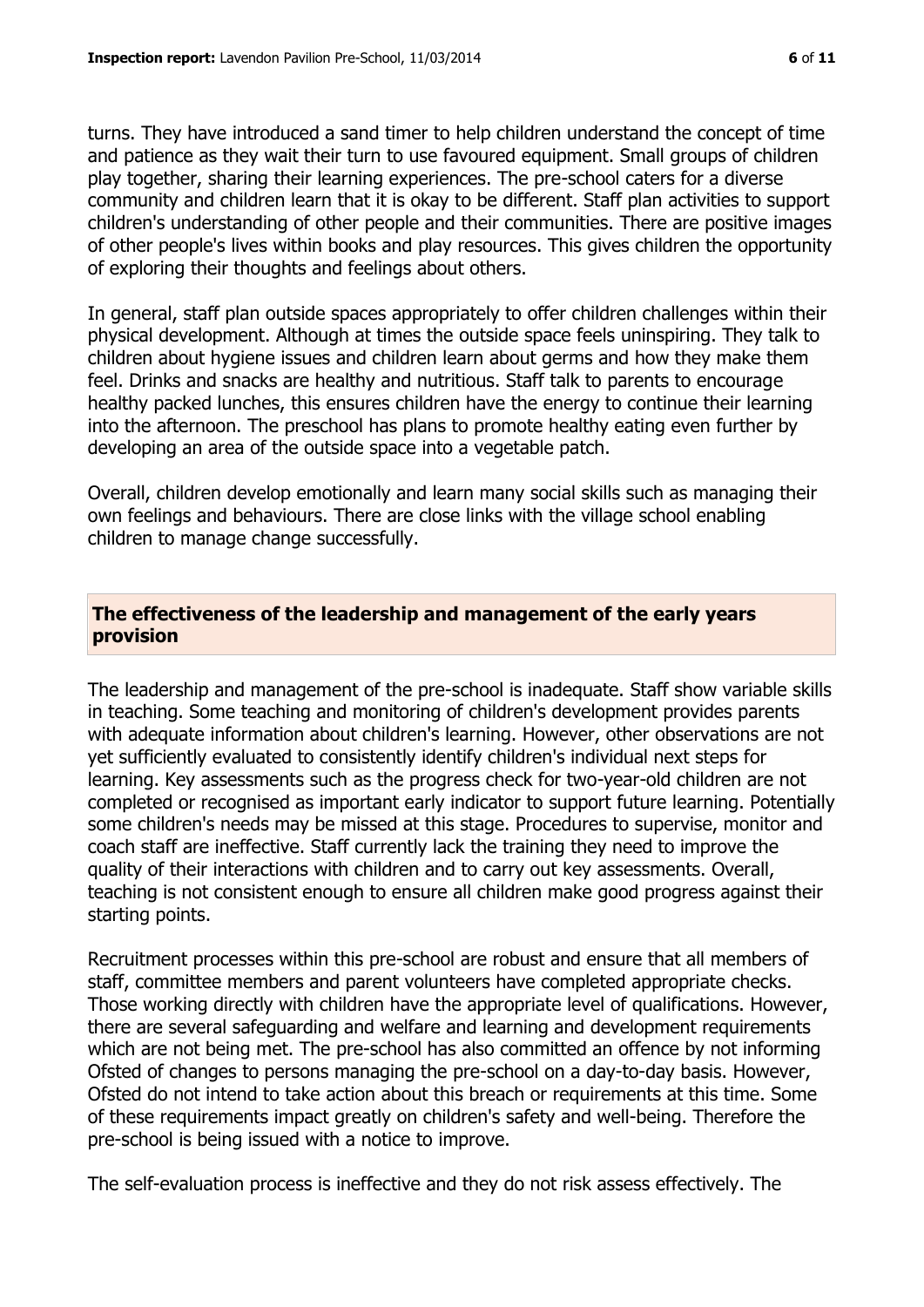leadership and management team and staff take little time to reflect on practice and recognise where weaknesses lie. Sometimes this is because of a lack of knowledge and skills within the team and on other issues this is because they have not had sufficient time or resources to improve. Consequently actions to develop practice have not gone far enough to significantly improve the provision they provide.

The pre-school plays a central role in the community. Parent helpers and committee members share positive views of the service. The preschool has strong links with the local school and works with other local authority agencies to support the changing needs of children.

#### **The Childcare Register**

The requirements for the voluntary part of the Childcare Register are **Met**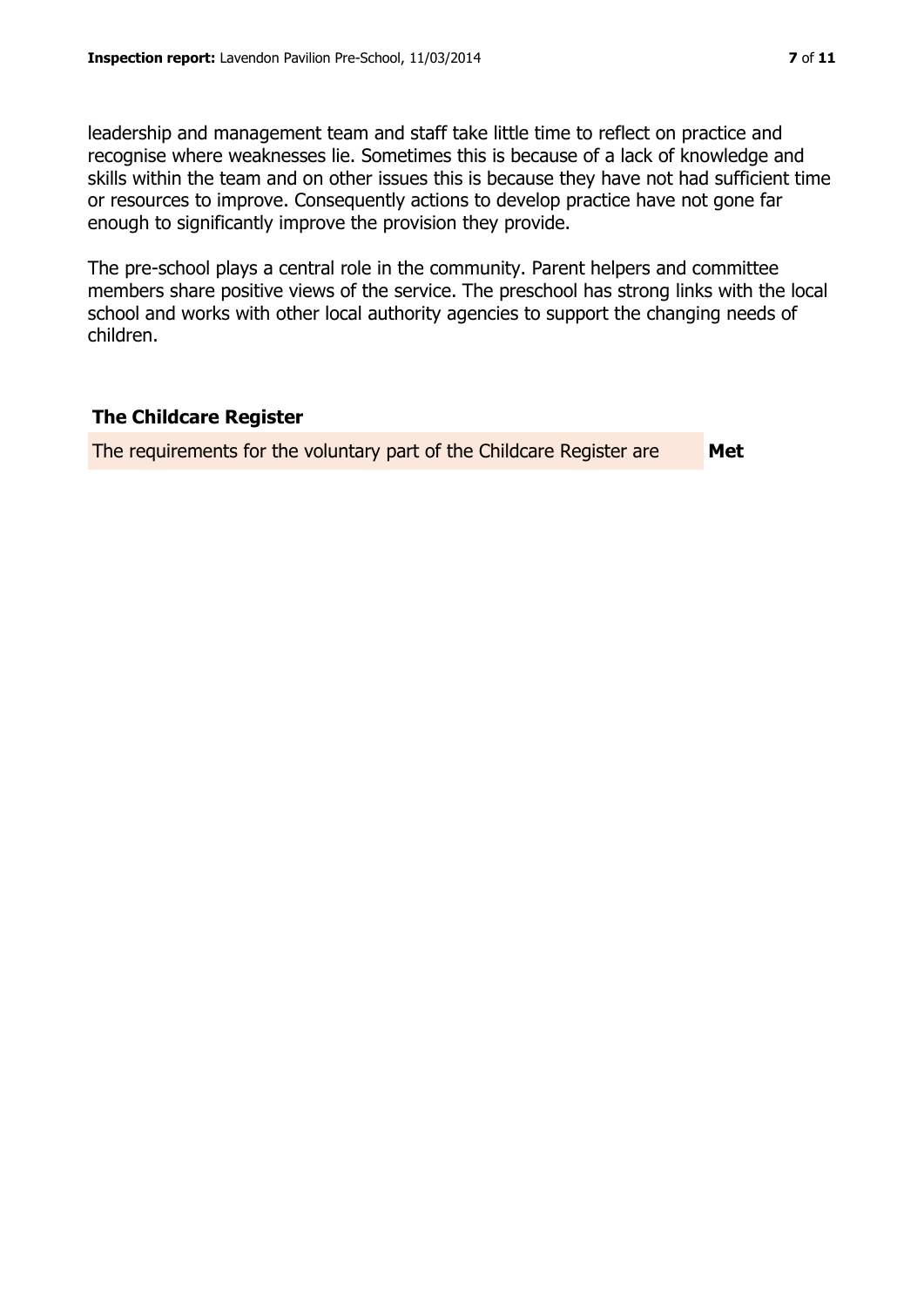# **What inspection judgements mean**

# **Registered early years provision**

| <b>Grade</b> | <b>Judgement</b>        | <b>Description</b>                                                                                                                                                                                                                                                                                                                                                                                |
|--------------|-------------------------|---------------------------------------------------------------------------------------------------------------------------------------------------------------------------------------------------------------------------------------------------------------------------------------------------------------------------------------------------------------------------------------------------|
| Grade 1      | Outstanding             | Outstanding provision is highly effective in meeting the needs<br>of all children exceptionally well. This ensures that children are<br>very well prepared for the next stage of their learning.                                                                                                                                                                                                  |
| Grade 2      | Good                    | Good provision is effective in delivering provision that meets<br>the needs of all children well. This ensures children are ready<br>for the next stage of their learning.                                                                                                                                                                                                                        |
| Grade 3      | Requires<br>improvement | The provision is not giving children a good standard of early<br>years education and/or there are minor breaches of the<br>safeguarding and welfare requirements of the Early Years<br>Foundation Stage. It will be monitored and inspected within<br>twelve months of the date of this inspection.                                                                                               |
| Grade 4      | Inadequate              | Provision that is inadequate requires significant improvement<br>and/or enforcement action. The provision is failing to give<br>children an acceptable standard of early years education and/or<br>is not meeting the safeguarding and welfare requirements of<br>the Early Years Foundation Stage. It will be monitored and<br>inspected again within six months of the date of this inspection. |
| Met          |                         | The provision has no children on roll. The inspection judgement<br>is that the provider continues to meet the requirements for<br>registration.                                                                                                                                                                                                                                                   |
| Not met      |                         | The provision has no children on roll. The inspection judgement<br>is that the provider does not meet the requirements for<br>registration.                                                                                                                                                                                                                                                       |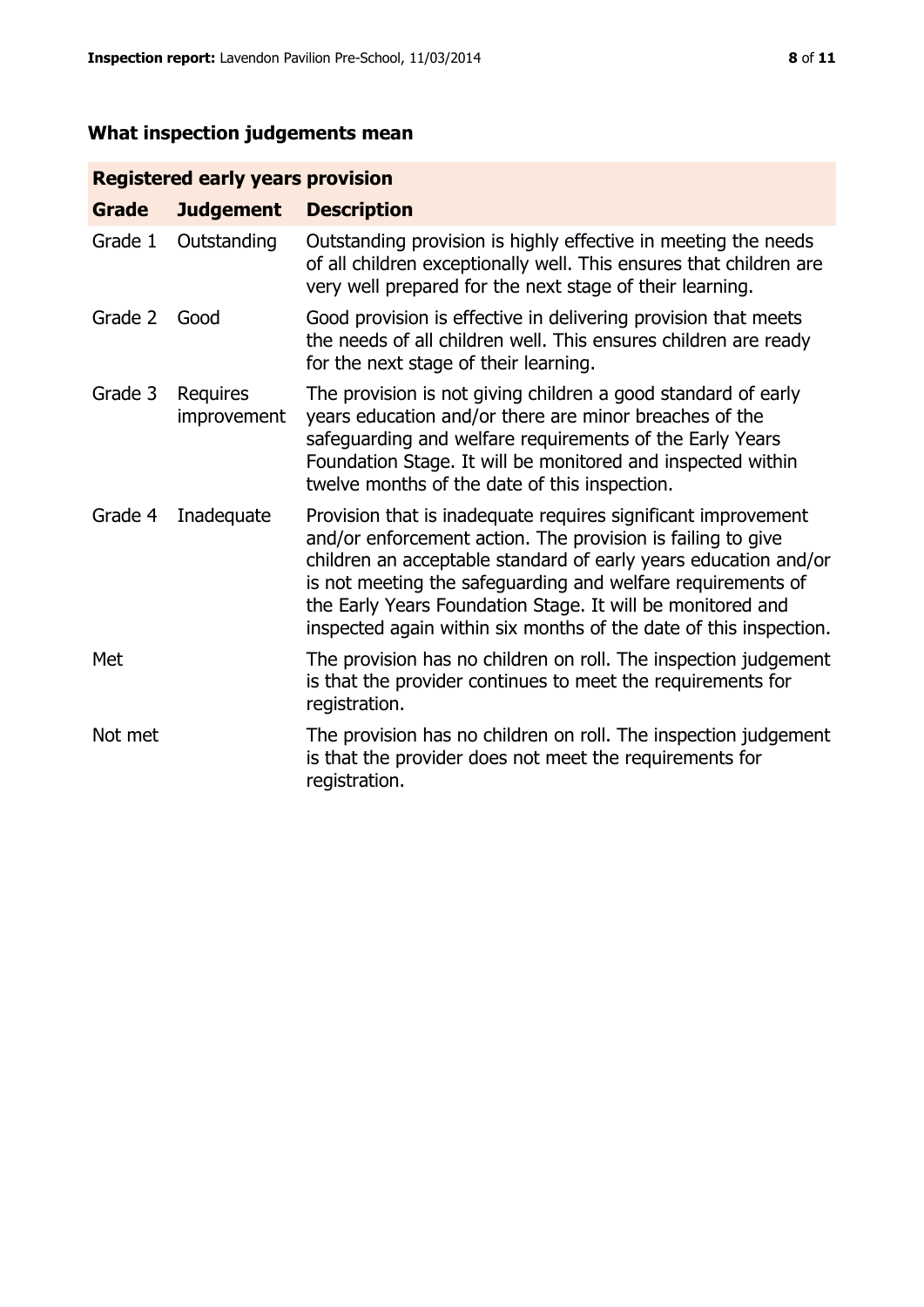### **Inspection**

This inspection was carried out by Ofsted under sections 49 and 50 of the Childcare Act 2006 on the quality and standards of provision that is registered on the Early Years Register. The registered person must ensure that this provision complies with the statutory framework for children's learning, development and care, known as the Early Years Foundation Stage.

## **Setting details**

| Unique reference number       | EY463628                               |
|-------------------------------|----------------------------------------|
| <b>Local authority</b>        | Milton Keynes                          |
| <b>Inspection number</b>      | 931057                                 |
| <b>Type of provision</b>      | Full-time provision                    |
| <b>Registration category</b>  | Childcare - Non-Domestic               |
| Age range of children         | $0 - 8$                                |
| <b>Total number of places</b> | 20                                     |
| Number of children on roll    | 24                                     |
| <b>Name of provider</b>       | Lavendon Pavilion Pre-School Committee |
| Date of previous inspection   | not applicable                         |
| <b>Telephone number</b>       | 07902818491                            |

Any complaints about the inspection or the report should be made following the procedures set out in the guidance *'Complaints procedure: raising concerns and making complaints* about Ofsted', which is available from Ofsted's website: www.ofsted.gov.uk. If you would like Ofsted to send you a copy of the guidance, please telephone 0300 123 4234, or email enquiries@ofsted.gov.uk.

# **Type of provision**

For the purposes of this inspection the following definitions apply:

Full-time provision is that which operates for more than three hours. These are usually known as nurseries, nursery schools and pre-schools and must deliver the Early Years Foundation Stage. They are registered on the Early Years Register and pay the higher fee for registration.

Sessional provision operates for more than two hours but does not exceed three hours in any one day. These are usually known as pre-schools, kindergartens or nursery schools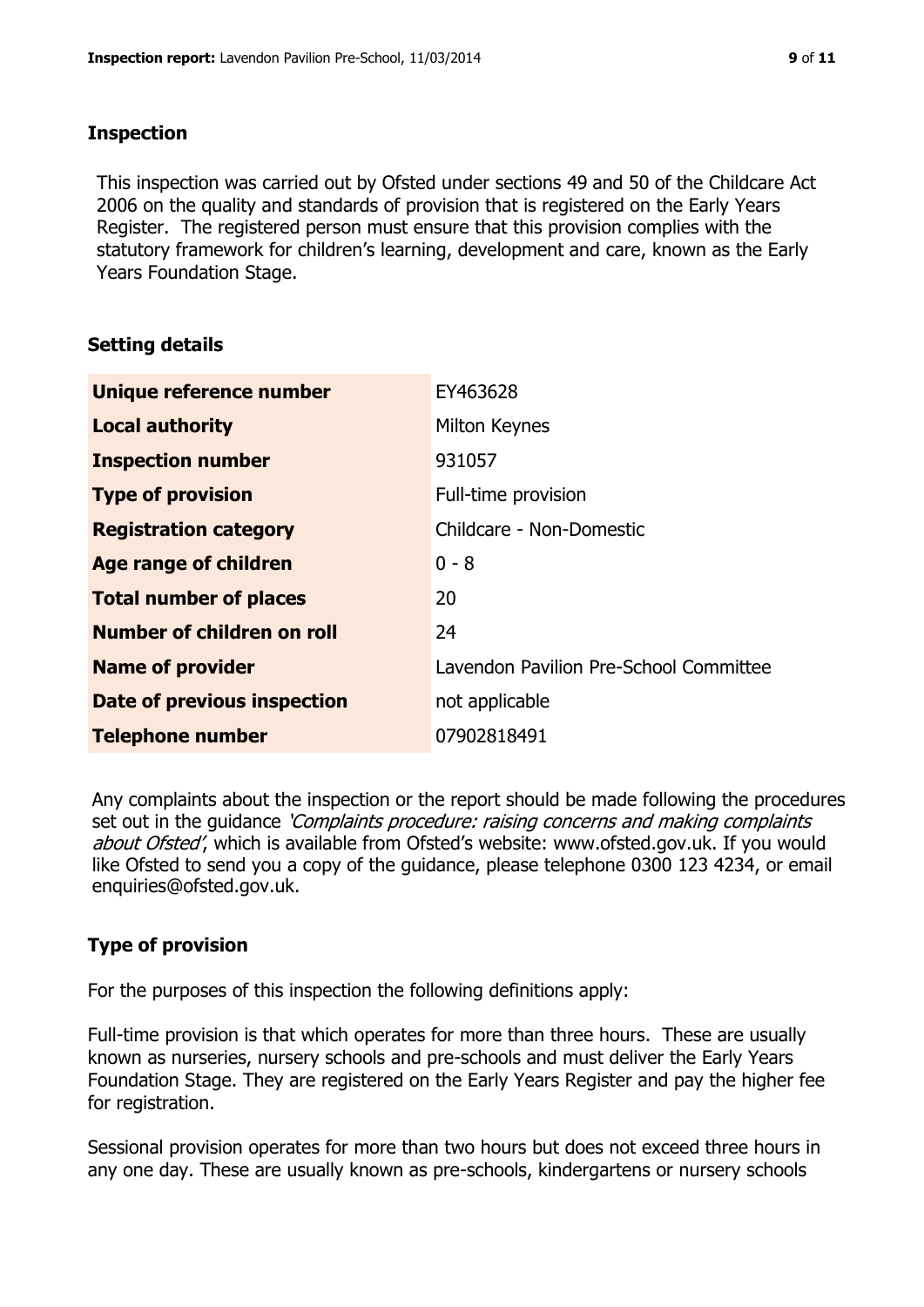and must deliver the Early Years Foundation Stage. They are registered on the Early Years Register and pay the lower fee for registration.

Childminders care for one or more children where individual children attend for a period of more than two hours in any one day. They operate from domestic premises, which are usually the childminder's own home. They are registered on the Early Years Register and must deliver the Early Years Foundation Stage.

Out of school provision may be sessional or full-time provision and is delivered before or after school and/or in the summer holidays. They are registered on the Early Years Register and must deliver the Early Years Foundation Stage. Where children receive their Early Years Foundation Stage in school these providers do not have to deliver the learning and development requirements in full but should complement the experiences children receive in school.